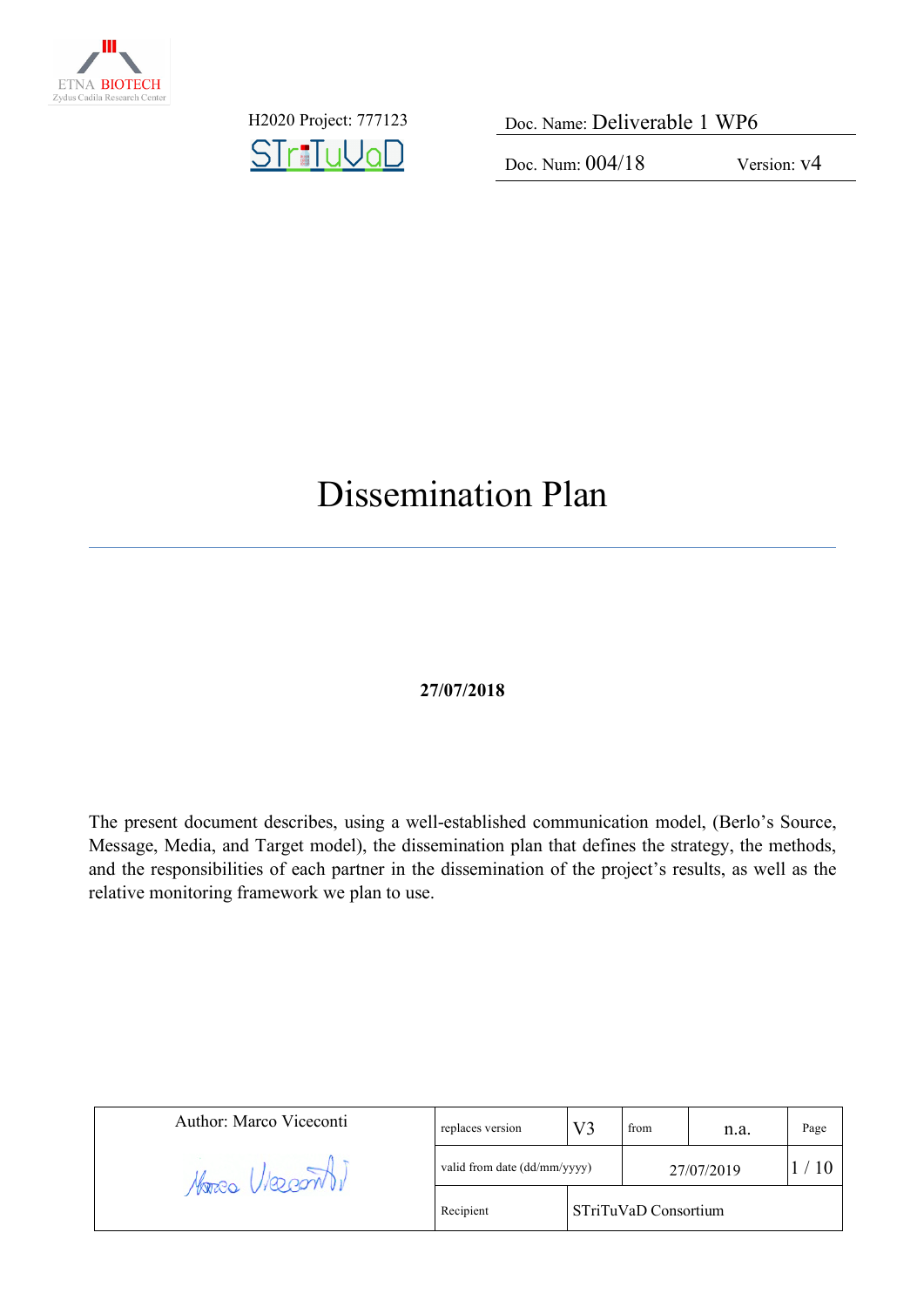

| H <sub>2020</sub> :777123 |  |
|---------------------------|--|
|                           |  |

Doc. Name: Deliverable 1 WP6

Doc. Num:  $004/18$  Version: v4

### Introduction

In the following pages we will use the text "Strituvad" to indicate the STriTuVaD project.

### Dissemination model

Dissemination means to transmit an idea or message on a large scale to make it reach a wide audience. The dissemination model on which we will base our strategy considers and develops the key communication elements which were firstly identified by Lasswell in 1948, and subsequently developed by Shannon in what is now known as the *Shannon–Weaver* model of communication. These elements are:

- 1) An information *source*, which produces a message,
- 2) A *content*, which encodes the message into signals,
- 3) A *channel*, to which signals are adapted for transmission,
- 4) A receiver (here it will be called "*target*"), which 'decodes' (reconstructs) the message from the signal.



Figure 1: Dissemination model

In each of the following sections, we will detail each of the above components in relation to the project's activities and aims.

#### *Sources*

The source of all the material, information, and results for dissemination purposes will come from the project consortium members. More specifically, source can assume values:

- CommOffice: communication office operated jointly by partners ETNA and USFD.
- Consortium: any other partner of Strituvad.
- Expert: any other expert not partner of the Strituvad consortium.

| "Author<br>Viceconti<br>Marco<br>. | Valid from | Pag. |
|------------------------------------|------------|------|
|                                    | 27/07/2018 | -    |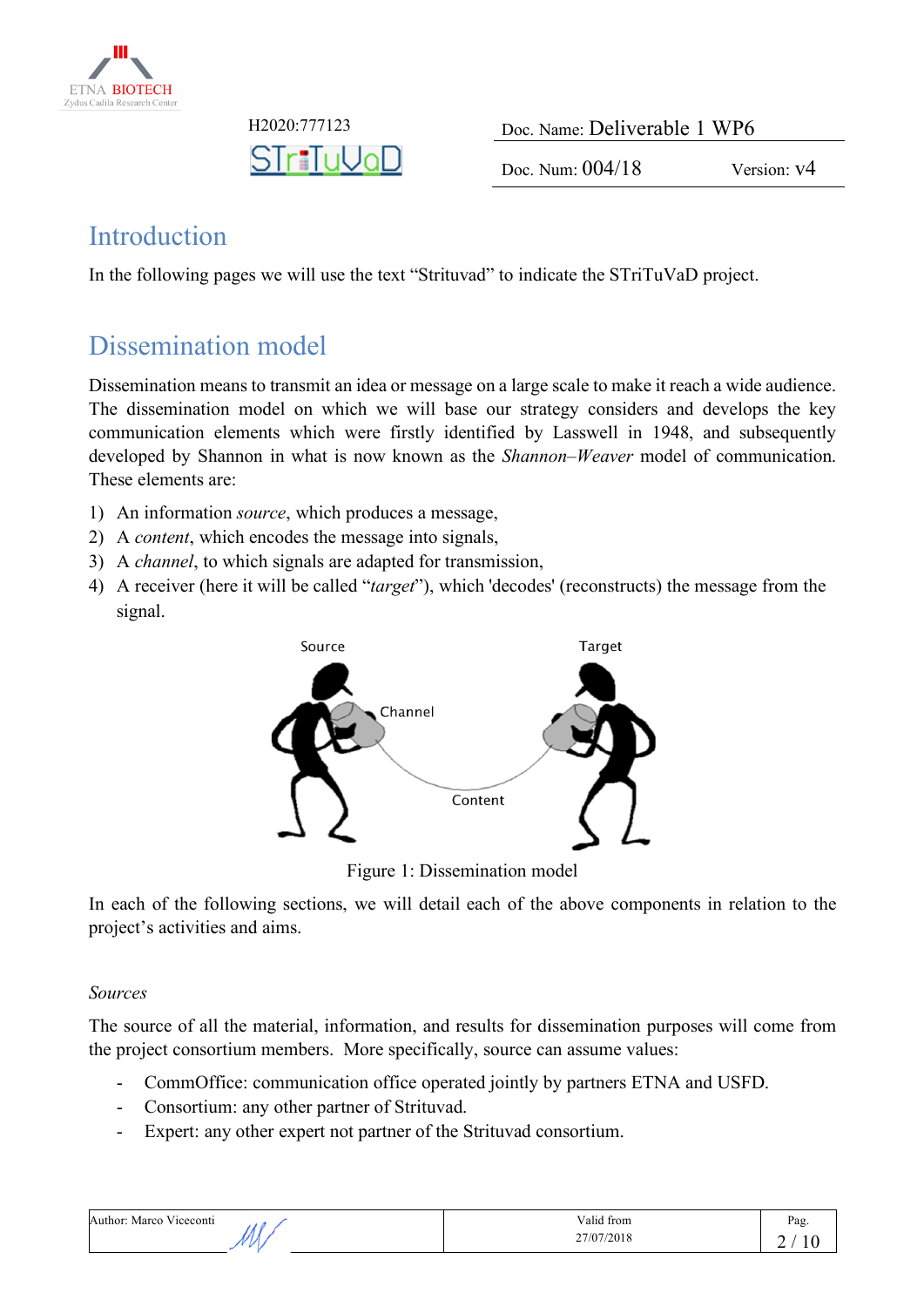

**STriTuVoD** 

H2020:777123 Doc. Name: Deliverable 1 WP6

Doc. Num:  $004/18$  Version: v4

#### *Targets*

The general objective of dissemination is to inform all internal and external stakeholders of project results and the implications that these results might have for clinical and industrial users as well as for the health system and health policy decision makers, thereby, inter alia, also alerting those interested in and capable of exploiting the technology developed to what the project has achieved and may offer to them. A non-exhaustive list of potential targets:

Internal: Communication toward the members of the consortium. All the personnel involved with the STriTuVaD project working in one of the partner institutions.

Research-ISCT: worldwide researchers interested in In Silico Clinical Trials (ISCT)

Research-TBC: worldwide researchers interested in the development of vaccines and of tuberculosis treatments.

Industrial: Communication toward all industrial stakeholders

Institutional: Communication toward institutional stakeholders such as:

- Health Authorities
- Ministries of research, industry, and health
- National, European, and international research and innovation funding agencies
- Healthcare and social charities
- Other interested National, European, and extra-European governmental organisations
- Other interested National, European, and extra-European non-governmental organisations

Public: Communication toward the all European citizens, taxpayers, patients, carers.

#### *Content*

One of the essential steps in any communication exercise is to define the content of the messages to be transmitted, shaped according to the type of target to which they are addressed. In the following list we shall consider the different contents of the disseminations activities to be undertaken during the STriTuVaD project support action, also considering their relevance in the different stages of the project developments:

Motivation: Justify the funding received in terms of returns for the European Economy and the European Society. It has the scope to inform the taxpayers and their representatives about how the project uses their money. This type of content will be disseminated during the whole length of the project.

Vision: Disseminate research results of the project in a strategic development perspective toward clinical, industrial, research and institutional stakeholders. It takes place when the research results comprise possible and plausible strategic scenarios that can be considered to be relevant and valuable

| Author: Marco Viceconti | Valid from | Pag |
|-------------------------|------------|-----|
|                         | 27/07/2018 | `   |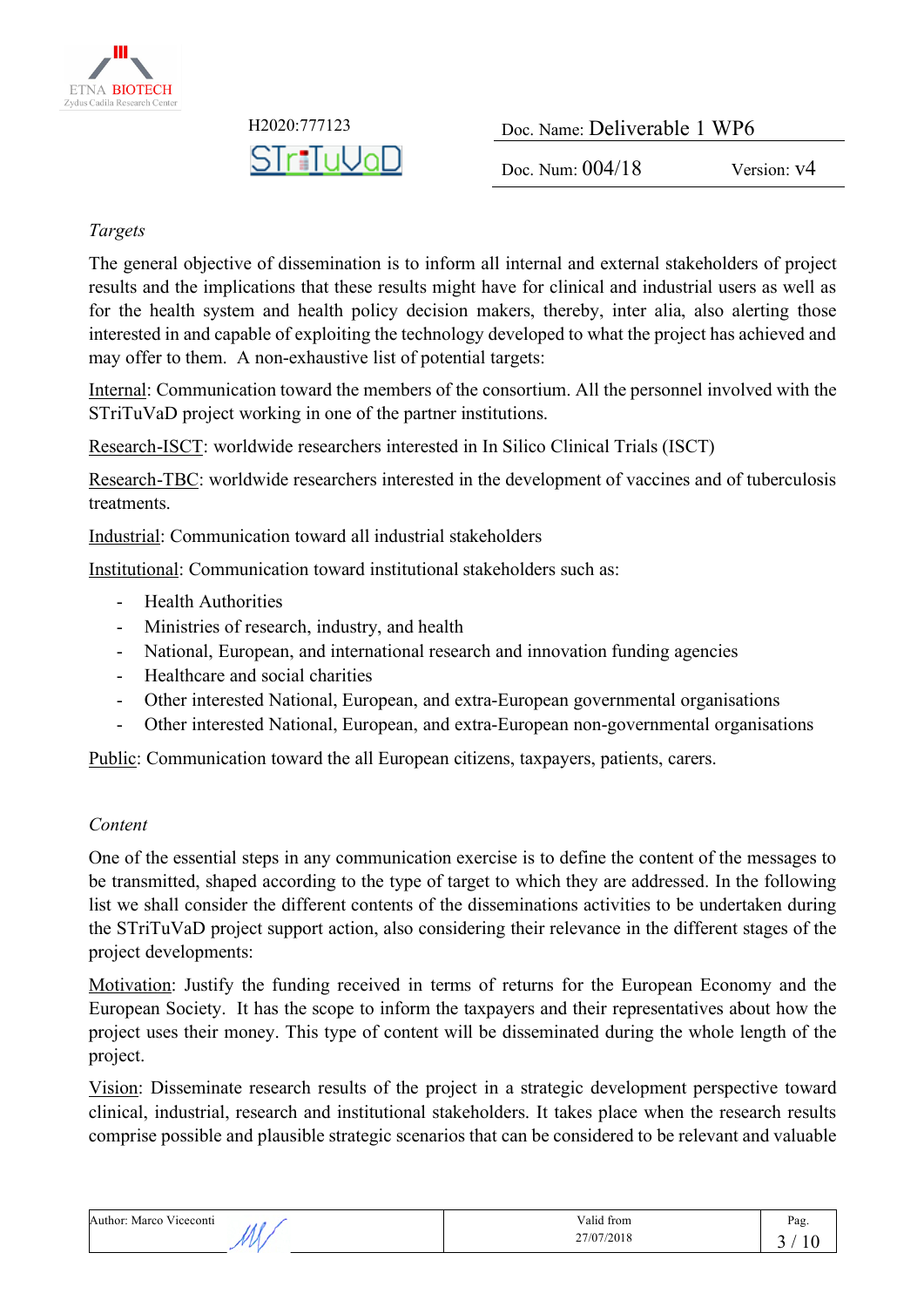

| H <sub>2</sub> 020:777123 | Doc. Name: Deliverable 1 WP6 |               |
|---------------------------|------------------------------|---------------|
| STr∎TuVaD                 | Doc. Num: $004/18$           | Version: $v4$ |

knowledge for key stakeholders in order to plan future developments and investments. This type of content will be disseminated primarily in the initial stage of the project.

Results: Disseminate the fundamental research results of the project toward academic, industrial, and clinical researchers so as to contribute to the collective knowledge development. This type of content will be disseminated as soon as we obtain results from a research point of view, and we wish to share them with our peers as part of the scientific process. As the project develops, contents of type Results will increase as contents of type Vision decrease.

Exploitation: Drive an effective clinical, industrial, academic exploitation of the project results. This has to be done as soon as we have sufficiently validated results to justify a further exploitation. Exploitation of project's results means different things to different targets:

- Research-ISCT: to researchers developing and validation ISCT technologies exploitation means any evidence of adoption, and of regulatory acceptance.
- Research-TBC: to researchers developing new treatments for tuberculosis exploitation means any evidence of cheaper and faster protocols to develop and test new interventions, using ISCT.
- Industrial: For industrial targets, exploitation means incorporation of the project results into new products and services, which produce greater wealth;
- Institutional: for institutional targets, exploitation means an update of policies, standards of care, regulatory pathways, and medical research funding strategies that account for the innovations ISCT involves.
- Public: for the public exploitation means good use of taxpayers' money, faster access at lower costs to better therapies, the development of a new "in silico health" economy that implies jobs and economic growth for the European Union, and the ethics of reducing animal and human experimentation.

#### *Channels*

The dissemination channels are chosen in relation to the type of the communication content and the type of target we wish to reach. How we communicate can be as or more important than the message we are communicating which means communication channels are critical. In this section we will present all the dissemination channels we plan to use in the dissemination activities of the project.

Meeting: small group presentation.

Conference: ad hoc dissemination event with participants beyond the consortium, or any other conference, public event, congress, etc.

Paper: Scientific publications on international peer-reviewed journals are one of the most important channels through which we will pursue the dissemination toward the research community. There are a number of important and specialised journals, which might be addressed as soon as the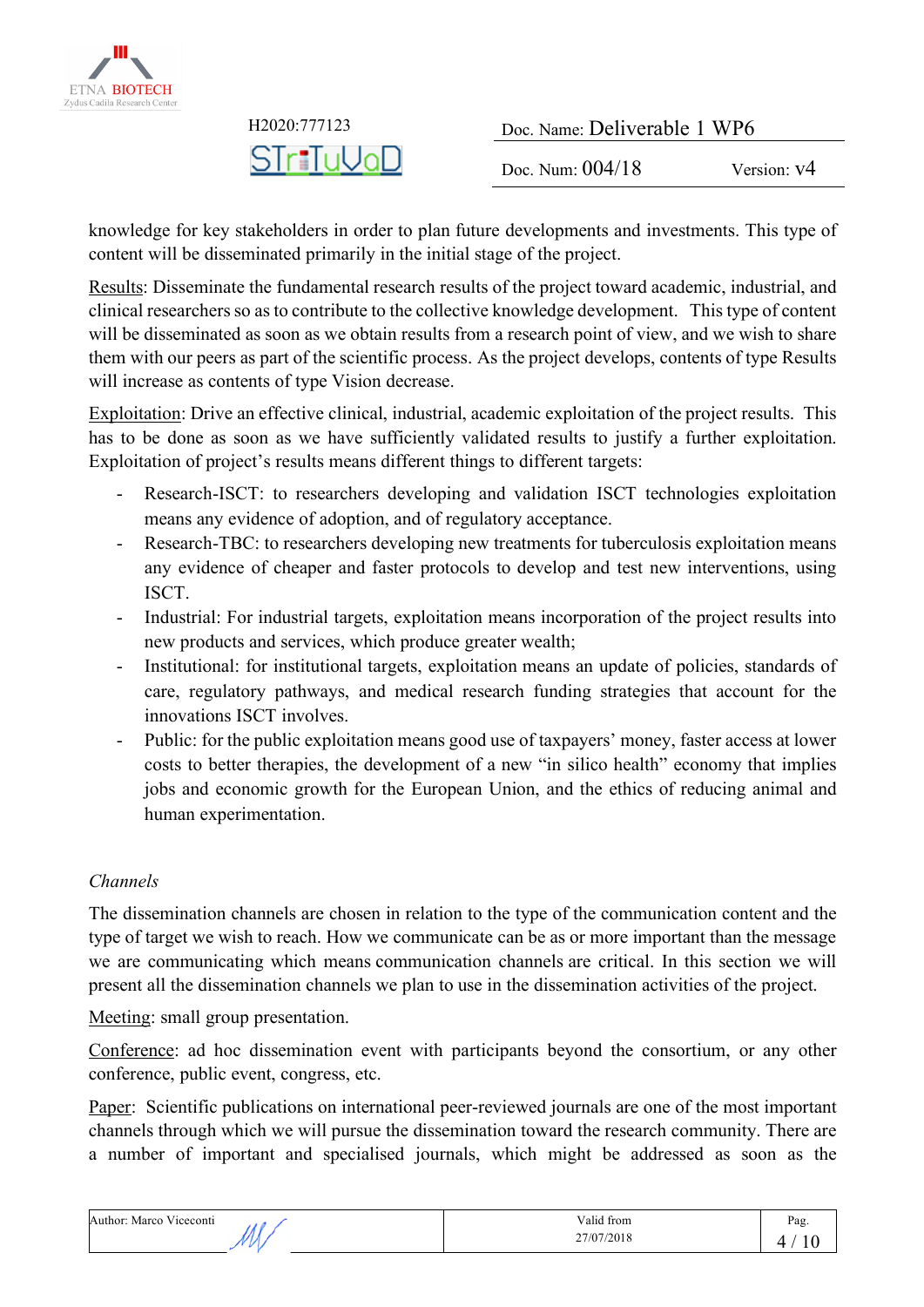

**STriTuVoD** 

H2020:777123 Doc. Name: Deliverable 1 WP6

Doc. Num:  $0.04/18$  Version:  $v4$ 

technological results are achieved. The following list does not intend to be exhaustive or constitute a commitment for the consortium, but provides examples of internationally peer-reviewed journals in which the members of this consortium have published similar research results in the past:

- Journal of parallel computing
- Journal of Artificial Societies and Social Simulation
- Briefings in Bioinformatics
- BMC Bioinformatics
- Physics of Life Reviews
- Bioinformatics
- Expert Opinion on Drug Discovery
- PLoS One
- PLoS Computational Biology
- PLoS Biology
- Journal of Immunology Research
- Journal of Immunological Methods
- Journal of Clinical Tuberculosis
- Vaccine
- Pharmacological Research
- **Tuberculosis**
- Frontiers in Immunology
- Lancet Infectious Diseases
- Nature Communications
- Nature Methods

Plenary, Talk, or Poster (conferences presentations): to address the potential users' communities, present and discuss results, and drive future exploitation, members of the consortium will submit and contribute to conferences/workshops. Here a list of potentially interesting conferences targets is identified:

- EuroPAR
- GPU Technology Conference
- International Conference on Super-computing
- Virtual Physiological Human Conference
- World Congress of Immunology
- Immunobiology
- International Conference on Tuberculosis
- Annual summit on Tuberculosis and Lung disease
- European Conference on Computational Biology
- TBVI annual symposium
- Global Forum on TB Vaccines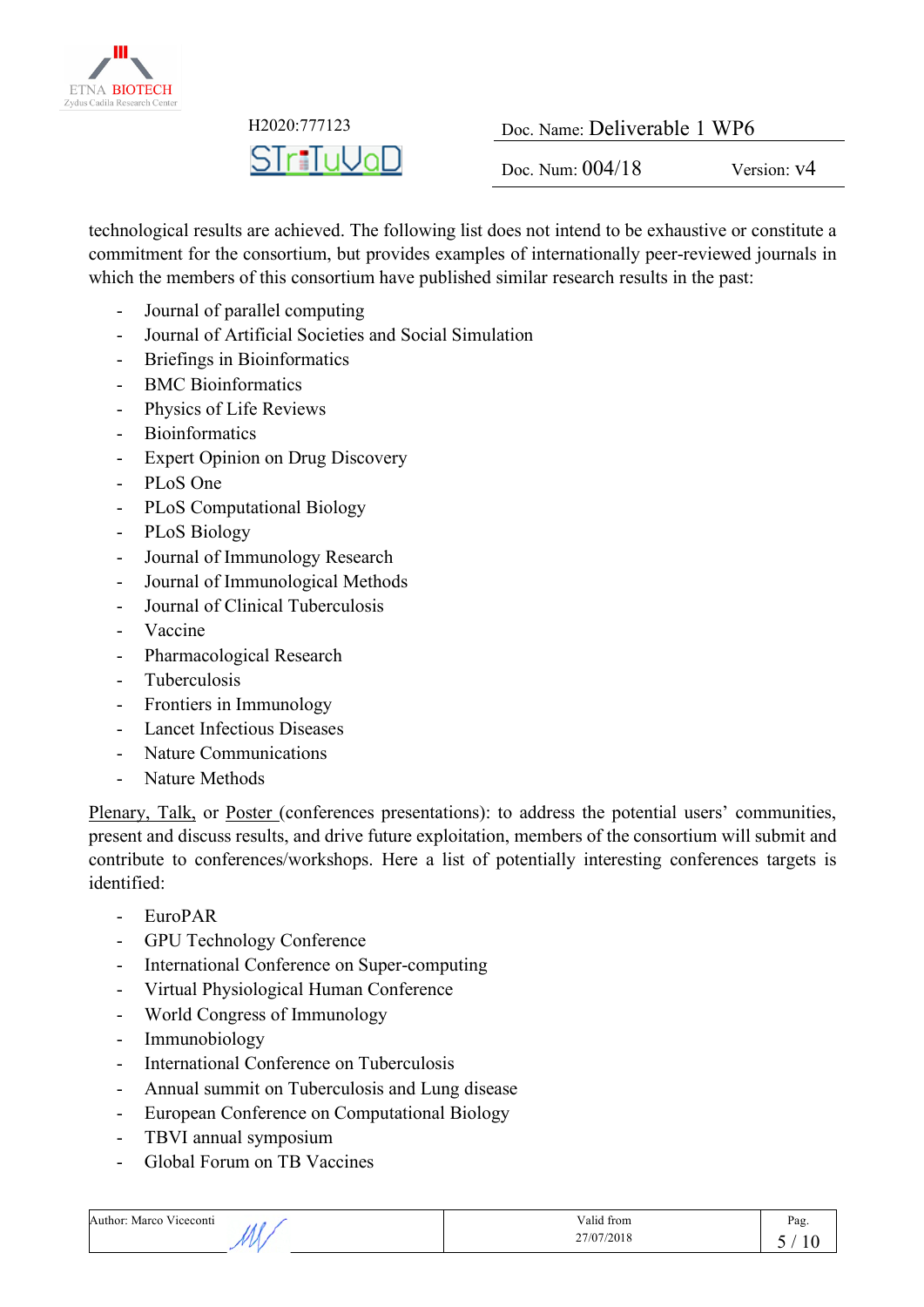

| H <sub>2020</sub> :777123 | Doc. Name: Deliverable 1 WP6 |             |
|---------------------------|------------------------------|-------------|
| STriTuVaD                 | Doc. Num: $004/18$           | Version: v4 |

- World Vaccine Congress

Website: a strong and highly visible web presence will be established starting from the second year of the project. We will register the domain strituvad-isct.eu and collect from all partners stock photos and texts that we will use, with the help of a web design firm, to create the project public web site. Here we will post in-depth articles, but also recast short news.

Socials (Twitter, Linkedln, Facebook, YouTube): all short news will be posted on Twitter and LinkedIn from dedicated accounts. We will also create a YouTube channel, where all public videos generated by partners will be accessible. Partner USFD will post in English, whereas partner AIIMS will post in Hindi.

ProNews: professional news services will be reach through the AlphaGalileo service, the European Commission news services, and the local contacts with the national generalist media. We will subscribe to the AlphaGalileo service as soon as the dissemination activities will start; to it we will post press releases in English, and with the help of our consortium partners, Italian, Spanish, Dutch and Hindi. We will send all press releases also to the communication officer of DG CONNECT H3 unit that funds Strituvad. Last, but not least, we will create a news brokers mailing list, to reach communication officers in all partner institutions, and collaborate with them, especially to reach out the local media.

MediaMaterials: ad hoc informative material will be produced to disseminate the aims of the projects and its results as soon as this is relevant. A first important media material will be the visual identity of the project, that the Coordinator will make available at M09. Each partner institution will have to contribute with at least three stock photos. Beside the web site, with this media material we intend to produce: a project flier, a project public presentation, press releases to be distributed any time there is a significant achievement, a project newsletter and eventually also a project video (the audio-video material has a very strong impact on the audience). To better communicate the goal of the project we will also create a list of short but very meaningful messages (so called "key messages"), which will be created together with the project consortium in order to have some strong communication material to be used on public occasions.

Advocacy: It is very important not only to increase visibility but also to found synergies with existing initiatives so that the dissemination of the project results and information will not be done in isolation, but it will be part of a bigger picture. These are some of the initiative with which we will aim to collaborate:

- Stop TB Partnership
- TB Alert
- WHO Global TB Programme
- TB Alliance
- International Union Against Tuberculosis
- Foundation for Innovative New Diagnostics
- **Unitaid**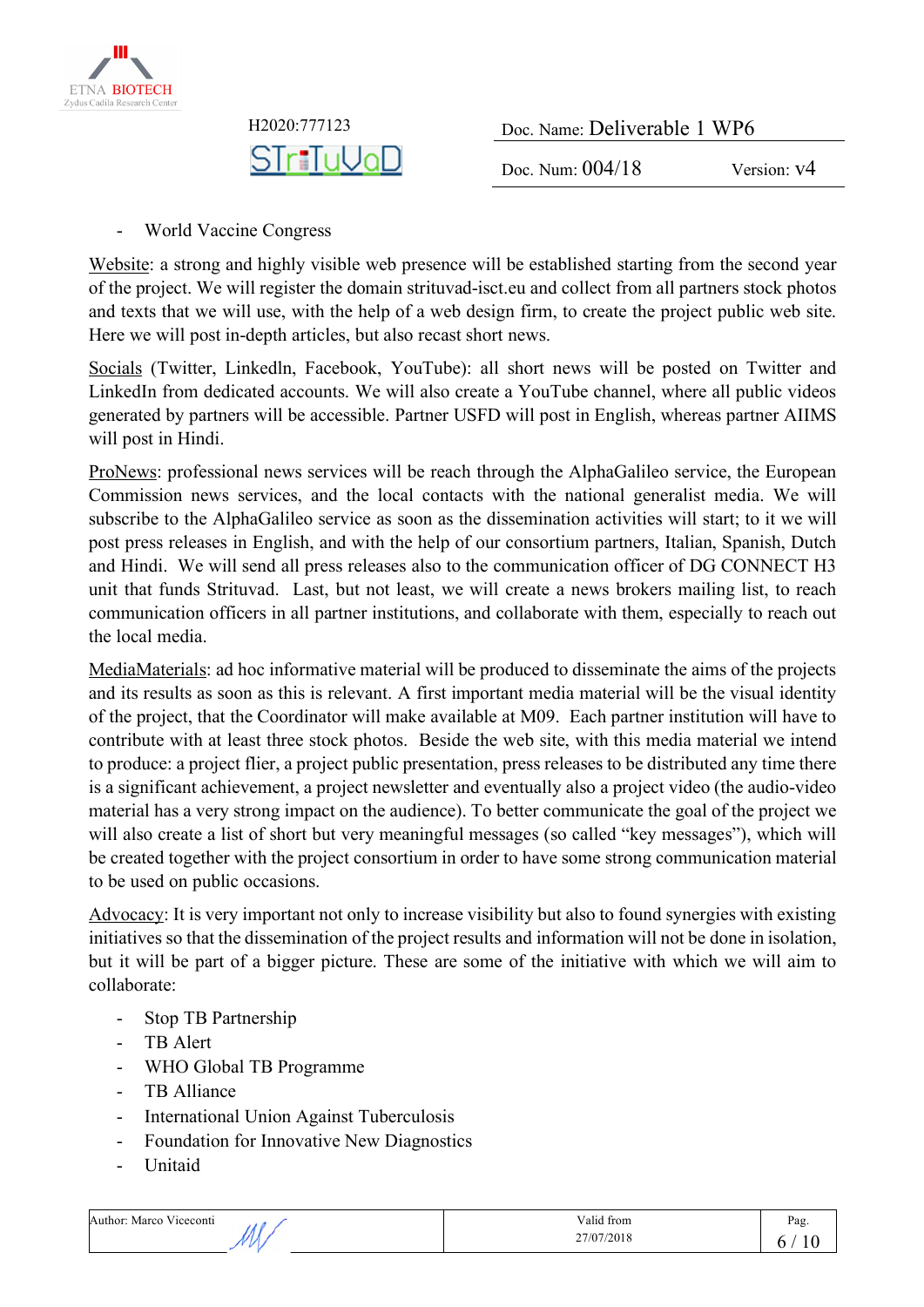

**STriTuVoL** 

H2020:777123 Doc. Name: Deliverable 1 WP6

Doc. Num:  $004/18$  Version:  $v4$ 

- Desmond Tutu TB Centre
- Médecins Sans Frontières

# Partnerships

We plan to entertain special collaborative relationships with other research projects targeting specifically the same topic, in particular those funded under  $H2020$ , such as  $EMITB<sup>1</sup>$  and  $TBVAC<sup>2</sup>$ . especially through the Common Dissemination Booster (CDB) TB vaccines initiative. In a first conference call held on June  $1<sup>st</sup>$ , 2018 the three projects agreed to further explore the following possible joint dissemination initiatives:

- Joint short news item to acknowledge the EC for the CDB service.
- Start joint dissemination activities through exchange of news and mutual re-posting.
- Develop a common slide show that provides information on the three projects and on our joint activities with the CDB.
- Joint webpage under TBVI including:
	- o 1) short description projects and links to each website,
	- o 2) info on joint activities and complementary value of collaboration etc.
- Explore possible coordinated communication activities toward policy makers around TB.
- Invite to each other meetings.

More in general we plan to work very closely with the CDB, and leverage any possible benefit form this collaboration that reinforce and amplifies our dissemination strategy.

We will also keep in touch and exchange news with a number of other running H2020 projects that have some commonalities, including:

- MSCA
	- o MTBHLAE: Investigation of a novel immune cell type in Tuberculosis: characterization of the specificity, function and pathogen killing ability of T cells restricted by non-classical HLA-E molecules
	- o PHANTOM: Phenotypic screening the host antimicrobial responses towards the eradication of Mycobacterium tuberculosis
	- o iCHEMGENODRUGS\_TB: Chemogenomics and in silico repurposing as an innovative approach for rapid drug discovery in tuberculosis
	- o BREFMC2017: Deciphering the function(s) of the C-type lectin DCIR/CLEC4A in tuberculosis

 $\overline{a}$ 



<sup>1</sup> http://www.emi-tb.org/

<sup>2</sup> http://www.tbvi.eu/for-partners/tbvac2020/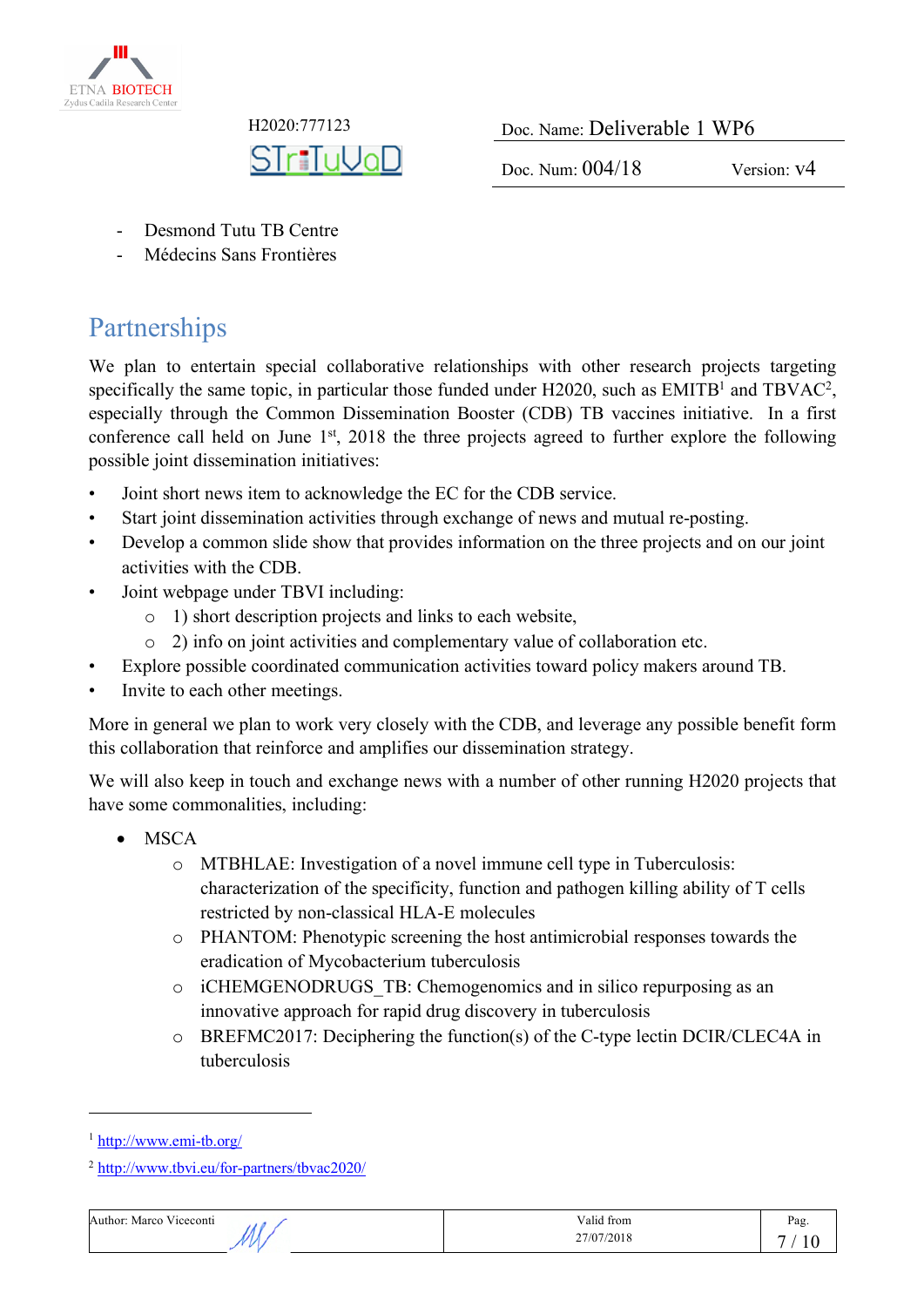

| H <sub>2020</sub> :777123 | Doc. Name: Deliverable 1 WP6 |               |
|---------------------------|------------------------------|---------------|
| STr∎TuVaD                 | Doc. Num: $004/18$           | Version: $v4$ |

- o BLMs 4 TB: Beta-lactams for Tuberculosis Treatment
- ERC
	- o DynaMO\_TB: Spatiotemporal regulation of localization and replication of M. tuberculosis in human macrophages
	- o TBornotTB: What is Tuberculosis? Challenging the Current Paradigm of Tuberculosis Natural History using Mathematical Modelling Techniques
	- o TB-ACCELERATE: Integrating genomics, epidemiology and evolution to accelerate tuberculosis eradication
	- o MtbTransReg: Translational regulation in the persistence and drug susceptibility of Mycobacterium tuberculosis
- SC1-PM:
	- o AnTBiotic: progressing TB drug candidates to clinical proof of concept

# ISCT engagement portal

In silico clinical trials were until recently an idea discussed only in a few research settings. But now, due to the recent changes in the regulation policies in USA and Europe that for the first time allow in principle to produce primary evidences using modelling  $\&$  simulation, this idea is rapidly translating into a much wider industrial and clinical adoption. Still, the field is very new, the number of experts is currently very small. From M14, partner USFD will establish an ISCT public engagement portal, aimed to establish a rich research-to-business business-to-business and brokering service among developers, providers, consultants, and industrial and clinical users of ISCT services.

### Dissemination process

Below we list all essential steps in the activation of the dissemination process; for each task a deadline is indicated, together with the partner responsible:

- 07/2018 Submit dissemination plan USFD
- 11/2018 Establish project visual identity (logo, banner, fonts, etc.) ETNA
- 11/2018 Each partner provides 3 free to use high quality images ETNA, UNICT, USFD,
- ARCHIVEL FARMA, TBVI, IDRI, AIIMS
- 12/2018 Hire Communication Officer USFD
- 12/2018 Register domain strituvad-isct.eu USFD
- 01/2019 Create basic project web site USFD
- 03/2019 Create ISCT engagement portal USFD
- 04/2019 Activate social networks presence USFD
- 04/2019 Establish monitoring framework USFD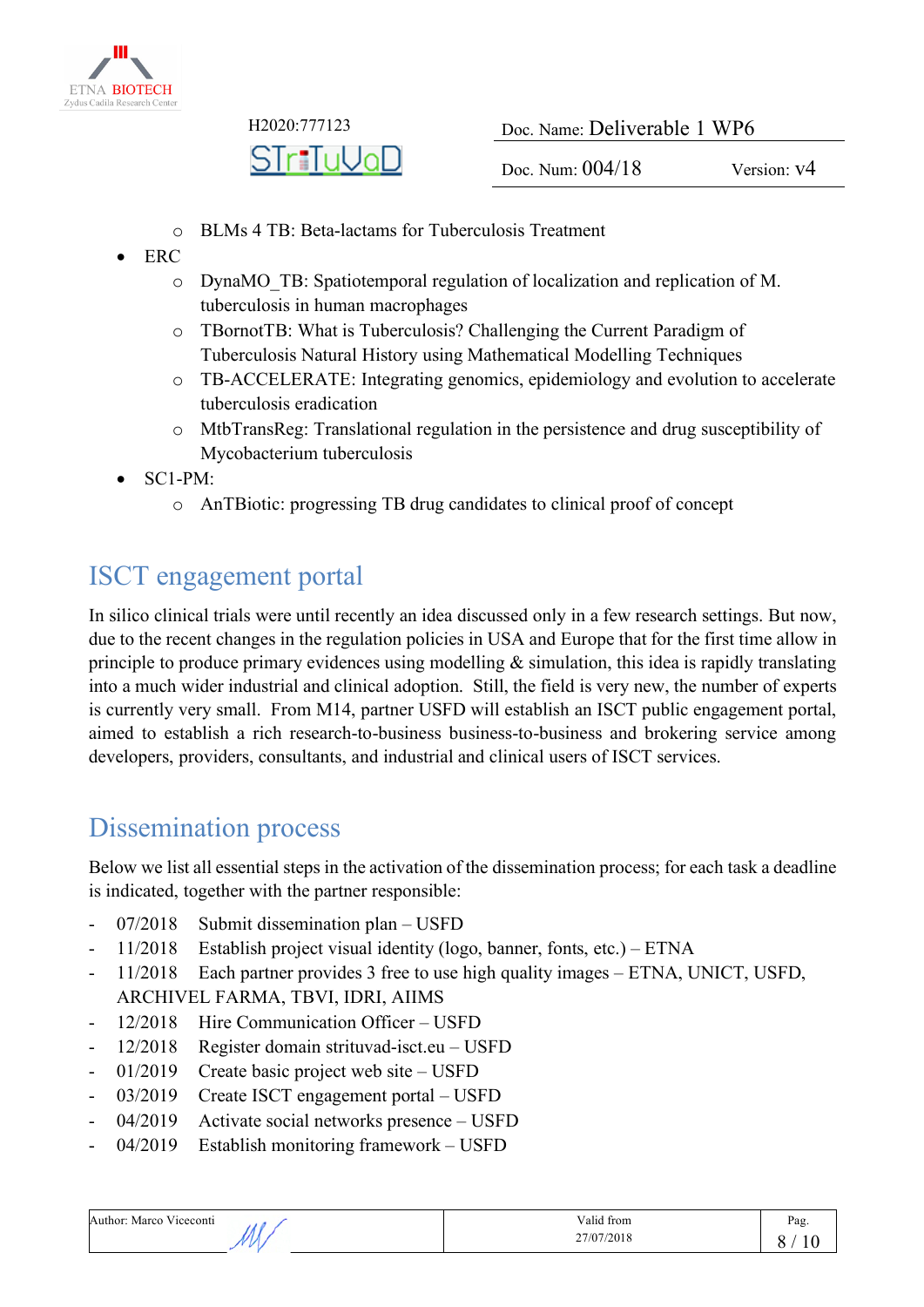

STriTuVoD

H2020:777123 Doc. Name: Deliverable 1 WP6

Doc. Num:  $0.04/18$  Version:  $v4$ 

- 05/2019 Activate e-Newsletter USFD
- 05/2019 Subscribe to Alpha Galileo USFD
- 06/2019 Activate translation/reposting network AIIMS (Hindi), TBVI (Dutch), ARCHIVEL FARMA (Spanish), ETNA (Italian)
- 06/2019 Relink to other TB, EU, ISCT, ISM HPC communication channels USFD
- 06/2019 Synergise with VPH Institute and Avicenna Alliance USFD
- 07/2019 Strituvad public presentation UNICT
- 07/2019 Dissemination report D6.3 USFD
- 01/2021 Dissemination report D6.4 USFD
- 07/2022 Dissemination report D6.5 USFD

### Monitoring

The following structure will be used to report and monitor the project's dissemination. We will track what we call Dissemination Events, or Events for short, by tracking for each of them the following information:

| Source   | $\rightarrow$ Values: CommOffice, Consortium, Expert                                                               |
|----------|--------------------------------------------------------------------------------------------------------------------|
| Target   | → Values: Internal, Research-ISCT, Research-TBC, Industrial, Institutional, Public                                 |
| Content  | $\rightarrow$ Values: Motivation, Vision, Results, Exploitation                                                    |
| Channel  | > Values: Meeting, Conference, Paper, Plenary, Talk, Poster, Website, Social,<br>ProNews, MediaMaterials, Advocacy |
| Year     | $\rightarrow$ YR1, YR2, YR3, YR4, YR5                                                                              |
| Date     | $\rightarrow$ Event date                                                                                           |
| Location | $\rightarrow$ Physical location (if any, N/A for on-line events)                                                   |
| Country  | $\rightarrow$ Country of the physical location (if any, N/A for on-line events)                                    |
| Impact   | $\rightarrow$ Indicates the estimated number of people reached. Values: 1-10, 10-100, 100-1000,<br>1000-10,000.    |
|          | Outreach $\rightarrow$ Indicates the geographical outreach of the event. Values: National, Europe, World           |
| Citation | $\rightarrow$ Link to on-line citation, if available (i.e. DOI for papers).                                        |

### Dissemination Strategy

The dissemination strategy will be formulated in term of number of dissemination events per year, for each Content type. The initial strategy is represented graphically in the figure 2 below.

| $\mathbf{v}$<br>Author: Marco Viceconti | Valid from          | Pag    |
|-----------------------------------------|---------------------|--------|
|                                         | 27/07/2018<br>$  -$ | v<br>- |